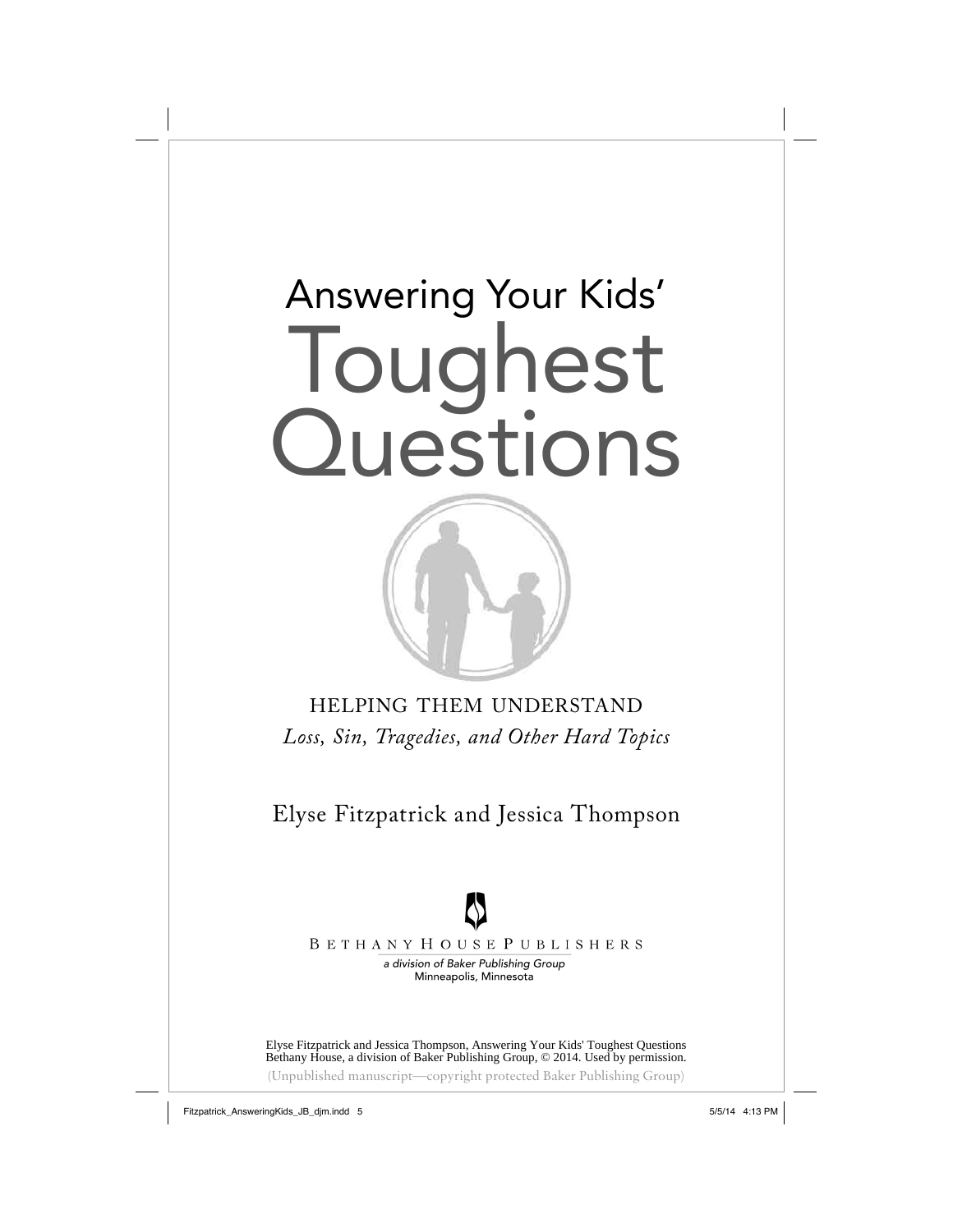© 2014 by Elyse Fitzpatrick and Jessica Thompson

Published by Bethany House Publishers 11400 Hampshire Avenue South Bloomington, Minnesota 55438 www.bethanyhouse.com

Bethany House Publishers is a division of Baker Publishing Group, Grand Rapids, Michigan

Printed in the United States of America

All rights reserved. No part of this publication may be reproduced, stored in a retrieval system, or transmitted in any form or by any means—for example, electronic, photocopy, recording—without the prior written permission of the publisher. The only exception is brief quotations in printed reviews.

Library of Congress Cataloging-in-Publication Data

Fitzpatrick, Elyse.

Answering your kids' toughest questions : helping them understand loss, sin, tragedies, and other hard topics / Elyse Fitzpatrick & Jessica Thompson.

pages cm

Includes bibliographical references.

Summary: "Helpful information and age-appropriate guidelines for answering kids' toughest questions on difficult topics, including death, violence, evil, and more"— Provided by publisher.

```
ISBN 978-0-7642-1187-4 (pbk. : alk. paper))
```
1. Parenting—Religious aspects—Christianity. 2. Child rearing—Religious aspects—Christianity. 3. Christian education of children—Miscellanea. 4. Theology, Doctrinal—Miscellanea. I. Title. BV4529.F557 2014

230—dc23 2014003630

Unless otherwise indicated, Scripture quotations are from The Holy Bible, English Standard Version® (ESV®), copyright © 2001 by Crossway, a publishing ministry of Good News Publishers. Used by permission. All rights reserved. ESV Text Edition: 2007

Scripture quotations identified RSV are from the Revised Standard Version of the Bible, copyright 1952 [2nd edition, 1971] by the Division of Christian Education of the National Council of the Churches of Christ in the United States of America. Used by permission. All rights reserved.

Cover design by Dual Identity

14 15 16 17 18 19 20 7 6 5 4 3 2 1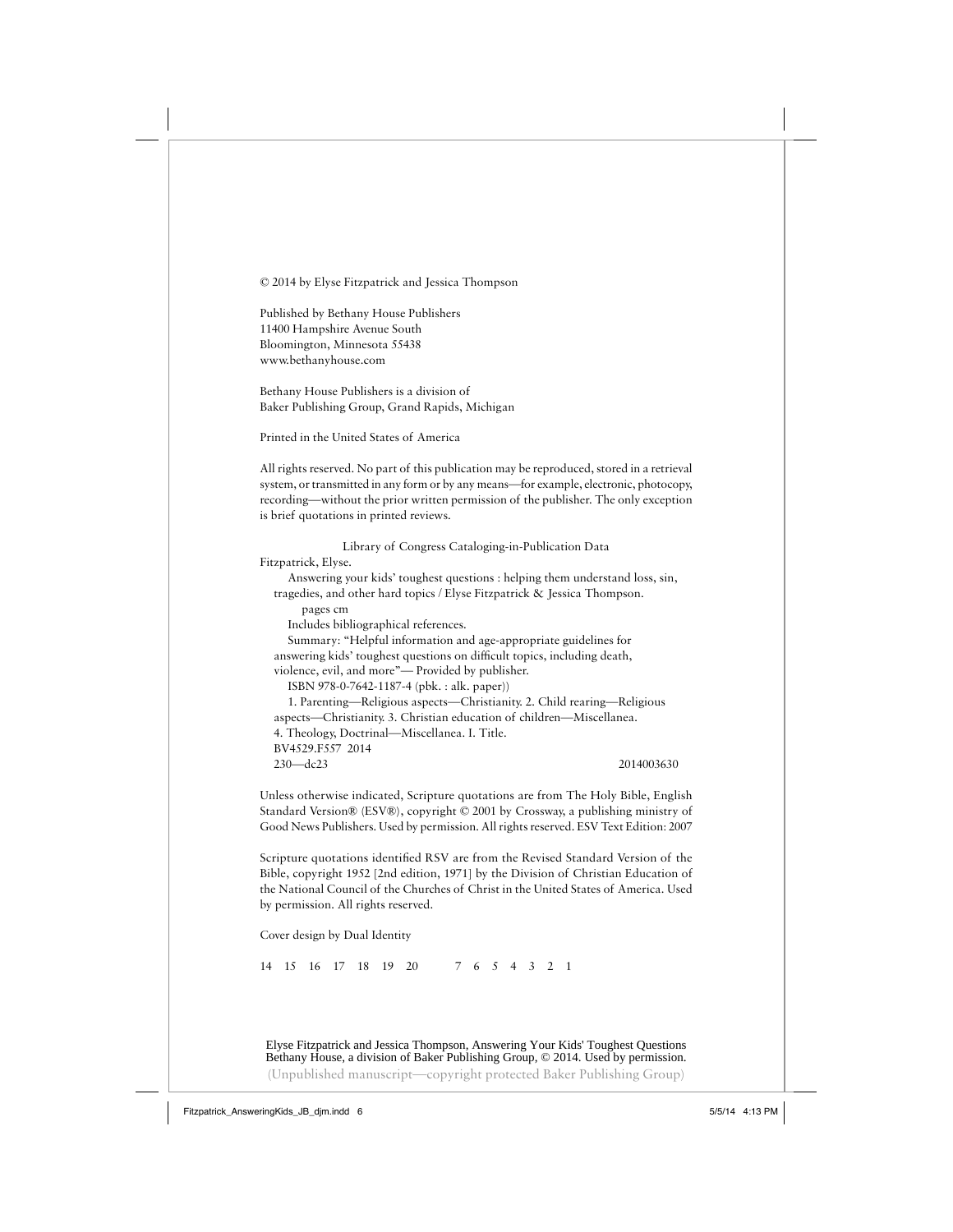To all the moms and dads who are trying to reconcile the heartache and brokenness of this world with what they know about their loving God.

*Elyse*

To my gospel community: Cody, Kei, Wayne, Keri, Mark, Katie, Anthony, Phoenix, and Derek, I couldn't have done this without you. You all taught me what true community looks like during the process of writing a book.

*Jessica*

Elyse Fitzpatrick and Jessica Thompson, Answering Your Kids' Toughest Questions Bethany House, a division of Baker Publishing Group, © 2014. Used by permission.

(Unpublished manuscript—copyright protected Baker Publishing Group)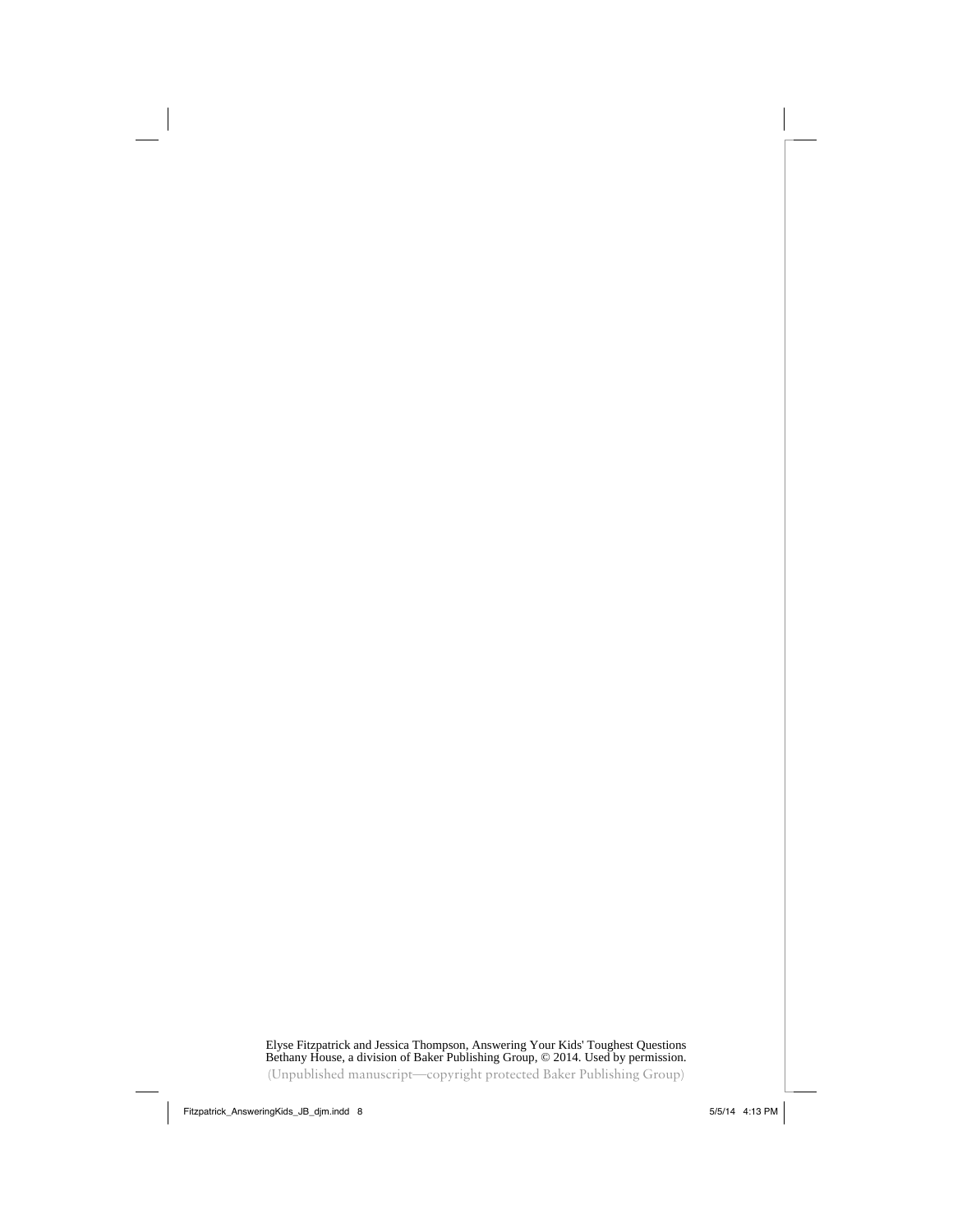# **Contents**

Introduction 11

- 1. Parenting Is More Than Room and Board 15
- 2. What Is Sin? 23
- 3. Why Do People Die? 39  *Suicide 51*
- 4. Who Is Satan? What Is Hell? 55  *What About Demons? 61 Judgment and Hell 63*
- 5. Why Do People Get Divorced? 71  *Adultery 76 Marriage to an Unbeliever 77 Are There Other Biblical Grounds for Divorce? 78*
- 6. Why Does the Bible Say That? Difficult Bible Stories 85  *When Your Children Doubt 95*

#### 9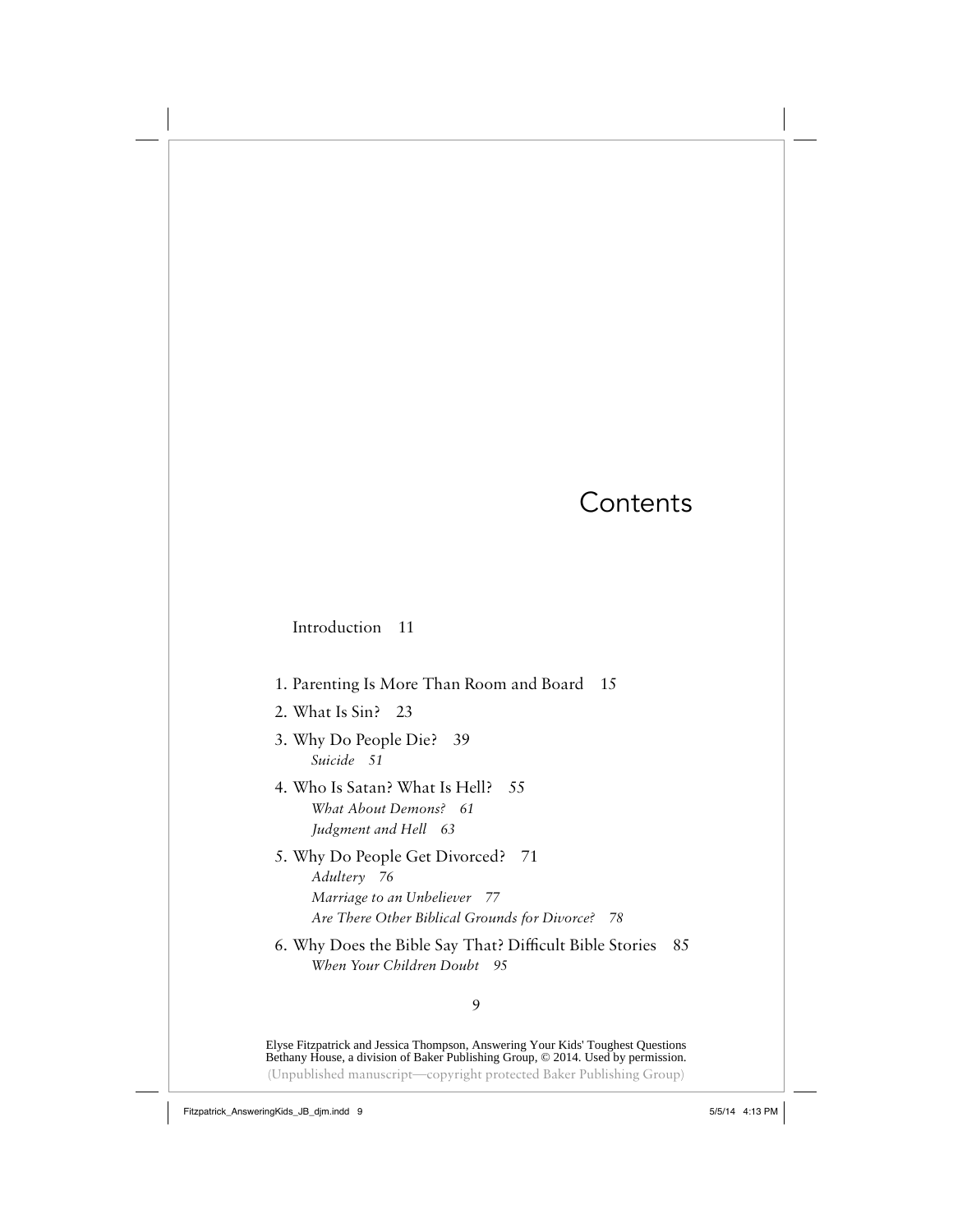#### *Contents*

- 7. Why and How Do Some People Sin Sexually? 99  *Homosexuality 102 Sexual Abuse 105 Pornography 110*
- 8. Why Does God Let Natural Disasters Happen? 115
- 9. Why Do People Fight and Kill? 129  *Violence in the Home 134 War 135 Terrorism 137*

10. The Good News That Should Always Be Shared 143

 Recommended Resources for Further Study 161 Acknowledgments 167 Notes 169 About the Authors 173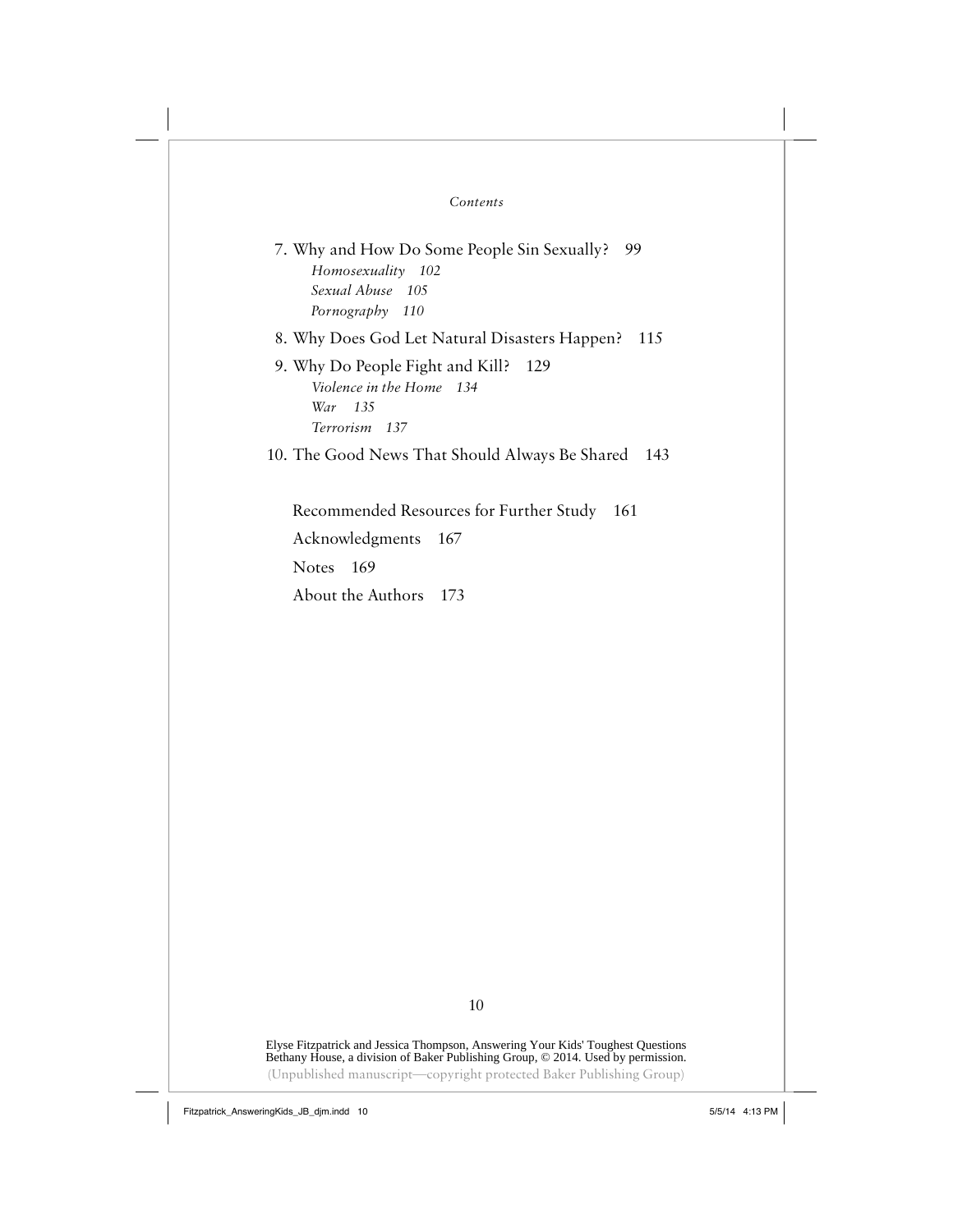# Introduction

 $\overline{T}$ hank you for taking time to pick up this book and for loving your family the way you do. I know there are plenty of other demands on your time, and reading a book about answering your children's hard questions might not top the list, but your interest tells me that you want to help them as they face daily contradictions, depravity, and destruction around them.

You don't need me to tell you that we live in a world of great suffering and deep rebellion against God. This is the reality today—but it isn't all that different from the world children were born into two thousand years ago in Ephesus, Corinth, and Rome. In fact, in many ways our world isn't as bad as theirs. While we might not be happy about the direction our communities are headed, we do have laws that serve to protect many of us. So take courage. The words of Scripture that brought hope to our ancient brothers and sisters are the same words that can help us as we search for answers today.

#### 11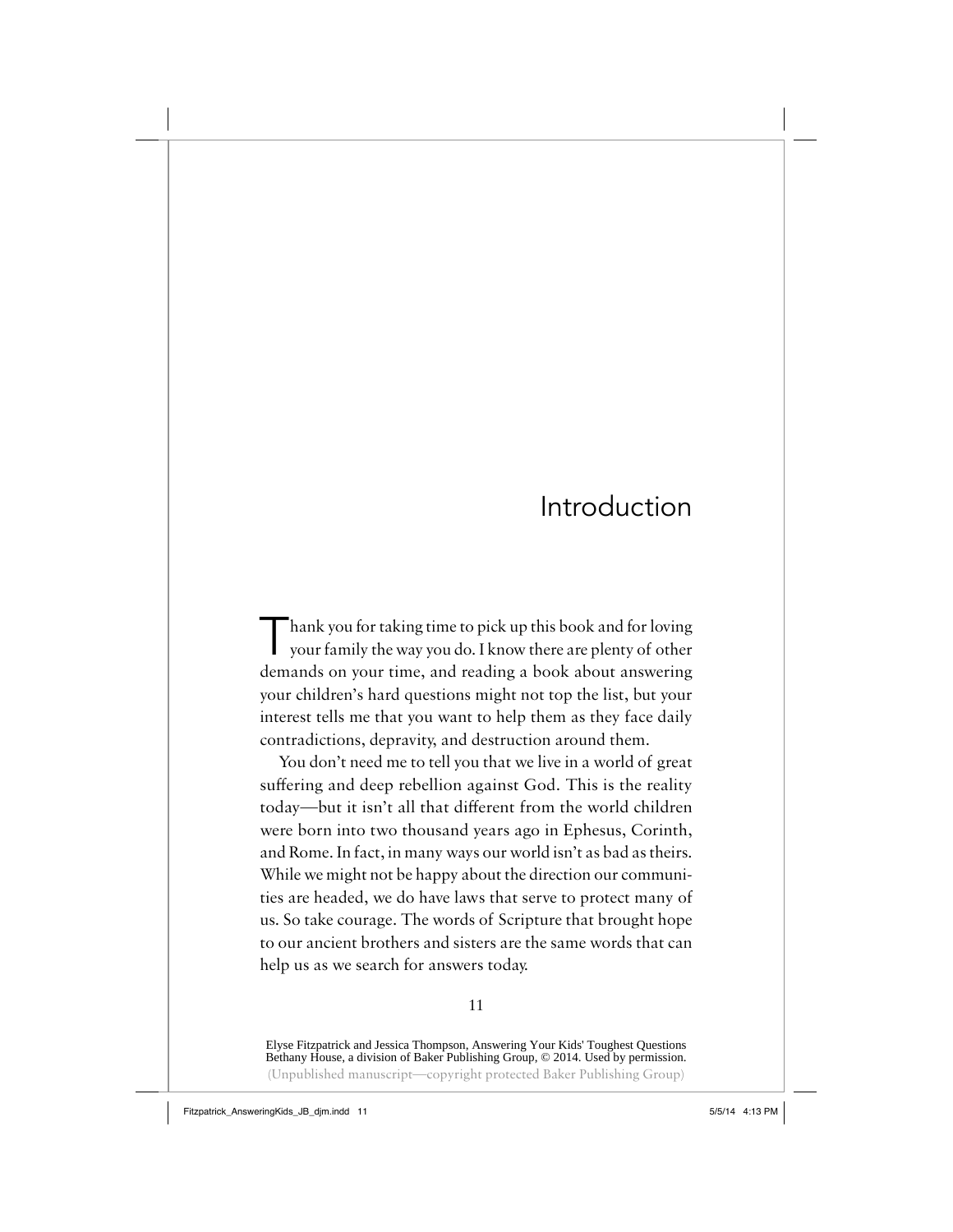## Some Answers Before We Really Begin

#### **This Isn't a Script**

Although we will emphasize throughout this book that it is not to be used like a script, we want to underscore it here. The importance of knowing each of your children and how to talk to them in language they understand is crucial, especially when you're trying to answer difficult questions. So, while we will suggest ways to discuss each topic (for three different age groups), make sure to speak to your child in his or her own language. In addition, the Holy Spirit may guide your conversation in a completely different direction, and we want you to be open to this. *Again, this isn't a script*.

#### **The Voice Who Will Be Speaking**

In the chapters ahead, I (Jessica) will be doing the majority of the speaking. My mother, Elyse, will be helping me think through the tough questions and helping me present them to you. It is more than a little ironic that as I am writing a book on answering kids' questions, my mom is helping me.

Please know this book is not written from an "I have it all together" position, but rather from an "I'm in the same boat as you" perspective. Like you, I am a sinful, dreadfully flawed parent. Like you, I struggle with knowing when and how to talk to my kids about these tough topics. I fail to fight unbelief, and I worry that I don't communicate in an understandable way. I simply pray that you find this book helpful, and that no matter the topic, we parents are able to express Jesus' love for the broken and his beautiful rescue of sinners.

I believe that God is sovereign over everything, including the salvation of souls. I also believe the Bible is inerrant and sufficient: In everything it speaks to, it is correct, and it contains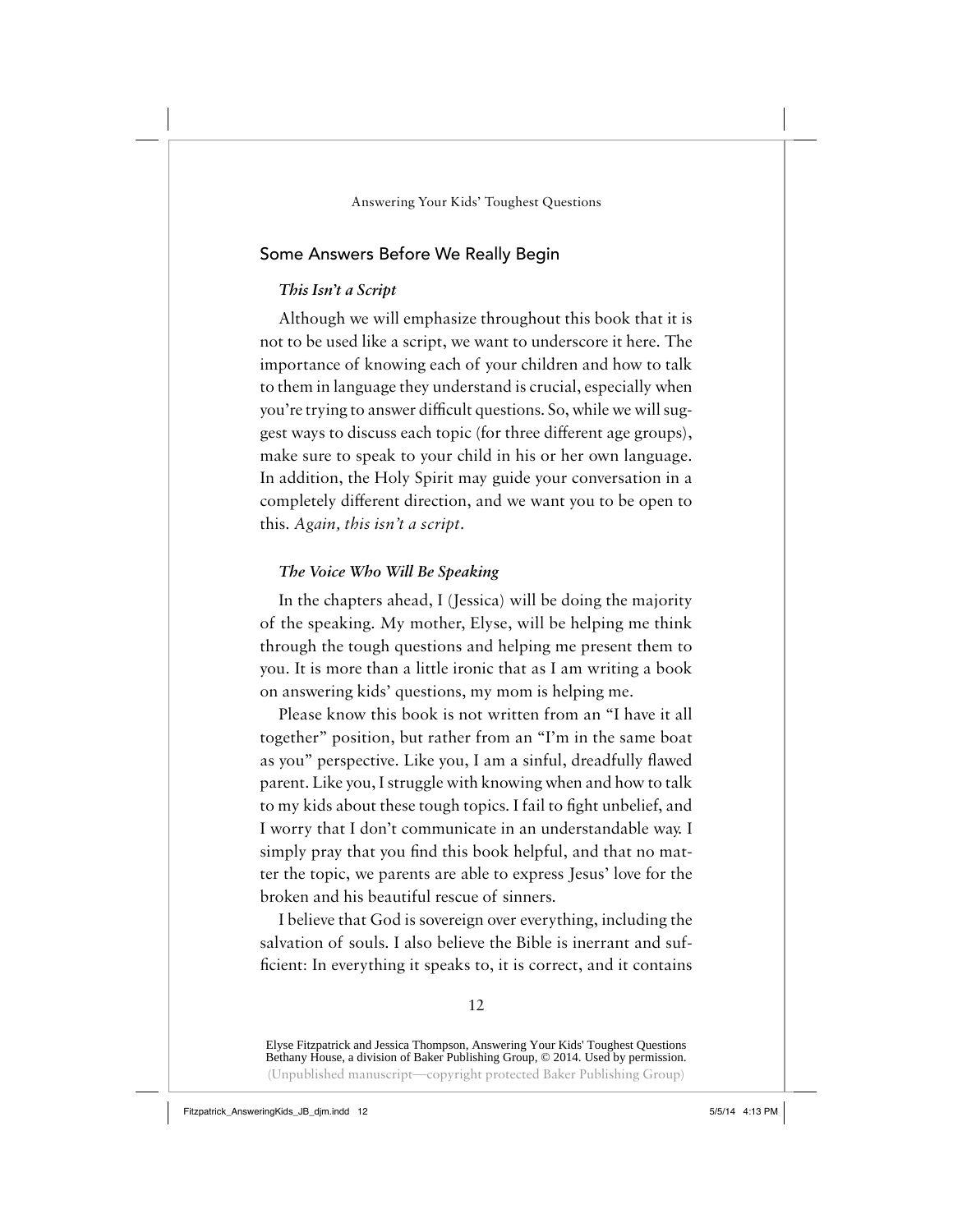all we need to know about how God loves us and how we are to love him.

My theology will come out in every question I address, but it is not my purpose to be provocative or pushy. So as you work through the different answers, I encourage you to ask yourself what you believe and, as always, to go to the Bible for further understanding and growth.

Each chapter will begin with a basic explanation of the biblical answer to the chapter's question. I'll use Scripture, metaphors, and stories from our lives to flesh out these explanations in a way that, hopefully, clarifies the answer for you, the parent. It's difficult to answer a child's questions—even in simplified, child-friendly language—without deeply understanding the answer ourselves.

From there, each chapter will provide example discussions you can have with your children at three age ranges: preschool, ages five to ten, and ages eleven and up. Finally, each chapter ends with a section called "In a Nutshell," which summarizes the truths presented in the chapter. I have added these helps so that you can go to them when you're in a hurry and need a quick reminder of what the chapter covered.

#### **My Desire for You**

Although Christians may disagree on some points of theology, my desire is that every conversation reflects the gospel of Jesus Christ. As Paul wrote, the gospel is of first importance (1 Corinthians 15:3). Our God loves us so much that he sent his one and only Son into the Enemy's camp to die for the very ones who hated him.

Jesus lived in our broken world. He understands the temptation to doubt God's goodness when there is so much sin around us. Christ himself was tempted in every way we are tempted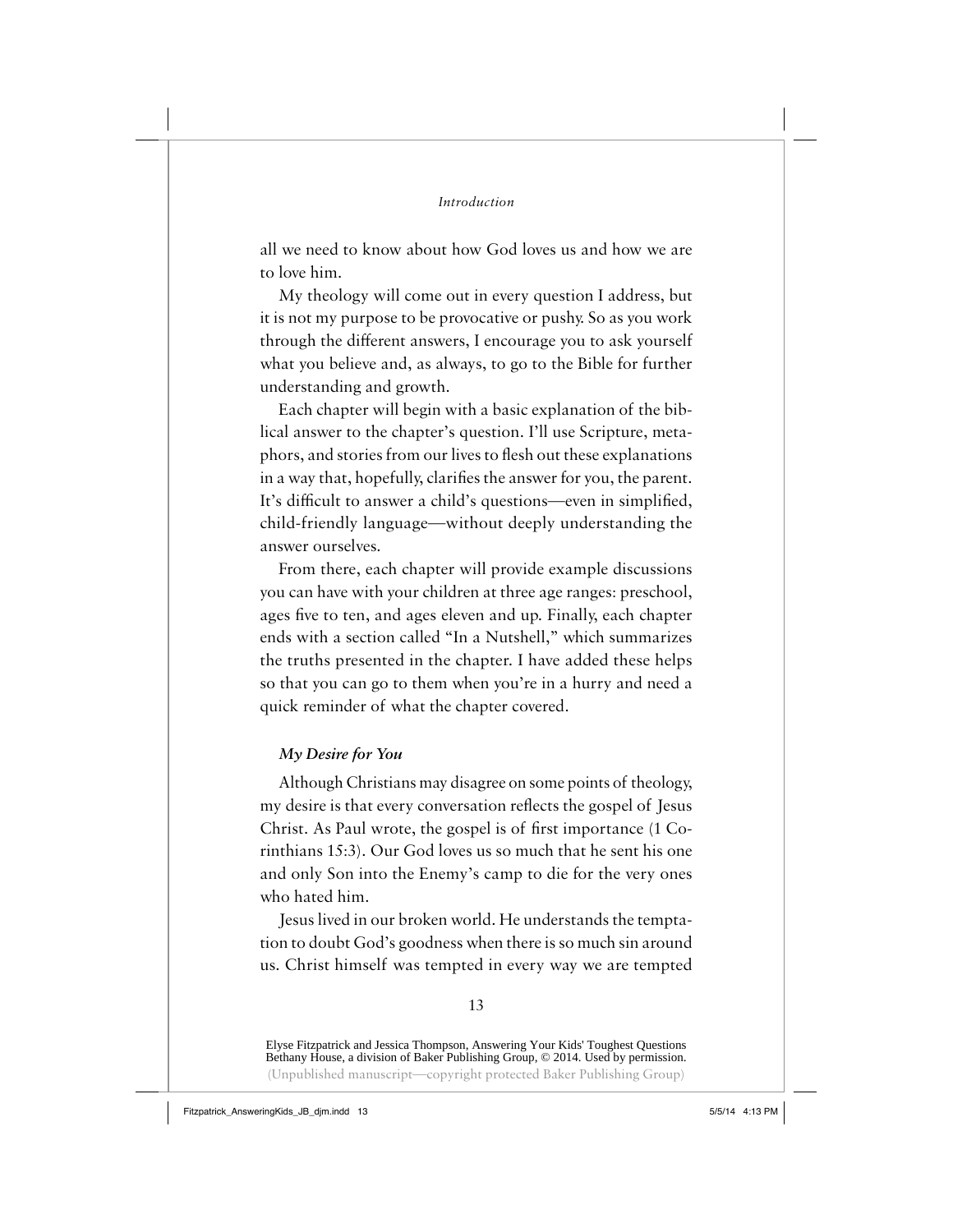today, yet he did not sin. He lived the life we have been called to live; he died the death we deserved to die. He intercedes for us even now before his Father's throne. God is not some cosmic distant uncle who doesn't care about what happens to us on earth. Indeed, he is aware of every sparrow that falls to the ground (Matthew 10:29). He was and is intimately involved in every event in history. There was never a moment when he was not in control.

God's untamable love goes to the ends of the earth to pursue us sinners. This completely counterintuitive truth is the point of all of life. And because of his great heart, God's love for his children in Christ is the focal point of every discussion we encourage you to have with your kids.

Fellow parent, as you read this book I pray you have hope hope that God is more powerful than all of our past mistakes, hope that God uses our weaknesses to glorify himself, and a deeper hope that he can speak over and through our faulty, muddled words.

One more thing: At the back of the book is a list of recommended resources for further study. The nature of this book doesn't allow extensive coverage of the topics, so if something piques your interest and you would like to know more, I encourage you to read these helpful books by authors I trust.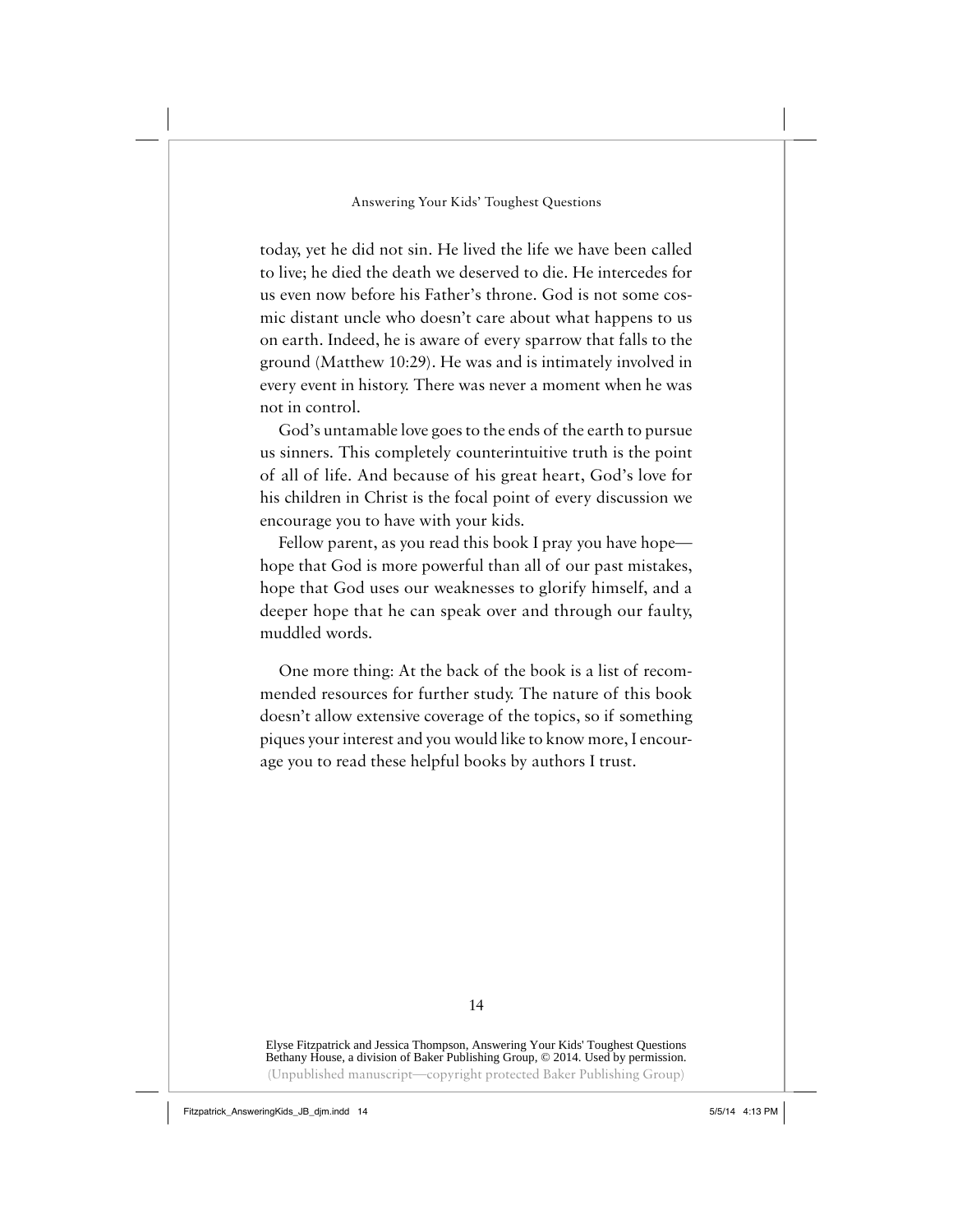1

# Parenting Is More Than Room and Board

P arenthood is such a strange thing. For many of us, it seems as though we had barely grown up and, before we knew it, helpless little strangers were relying on us for everything their needs far exceeded having a place to live and food to eat. With smiles and gentle touches, we were the ones who brought comfort and order into their disordered and oh-so-confusing worlds. Time flew by, and soon *whys?* were coming from our little ones, often met by our own loss for words. *How did we end up on the receiving end of this little bundle full of questions?*

There is one thing you can count on as your children get older: They will have more questions than you will have answers. As Christian comedian Tim Hawkins recently tweeted,

Anyone who fields spiritual questions from a 7 year old deserves an honorary Masters in Theology. Wow.**<sup>1</sup>**

### 15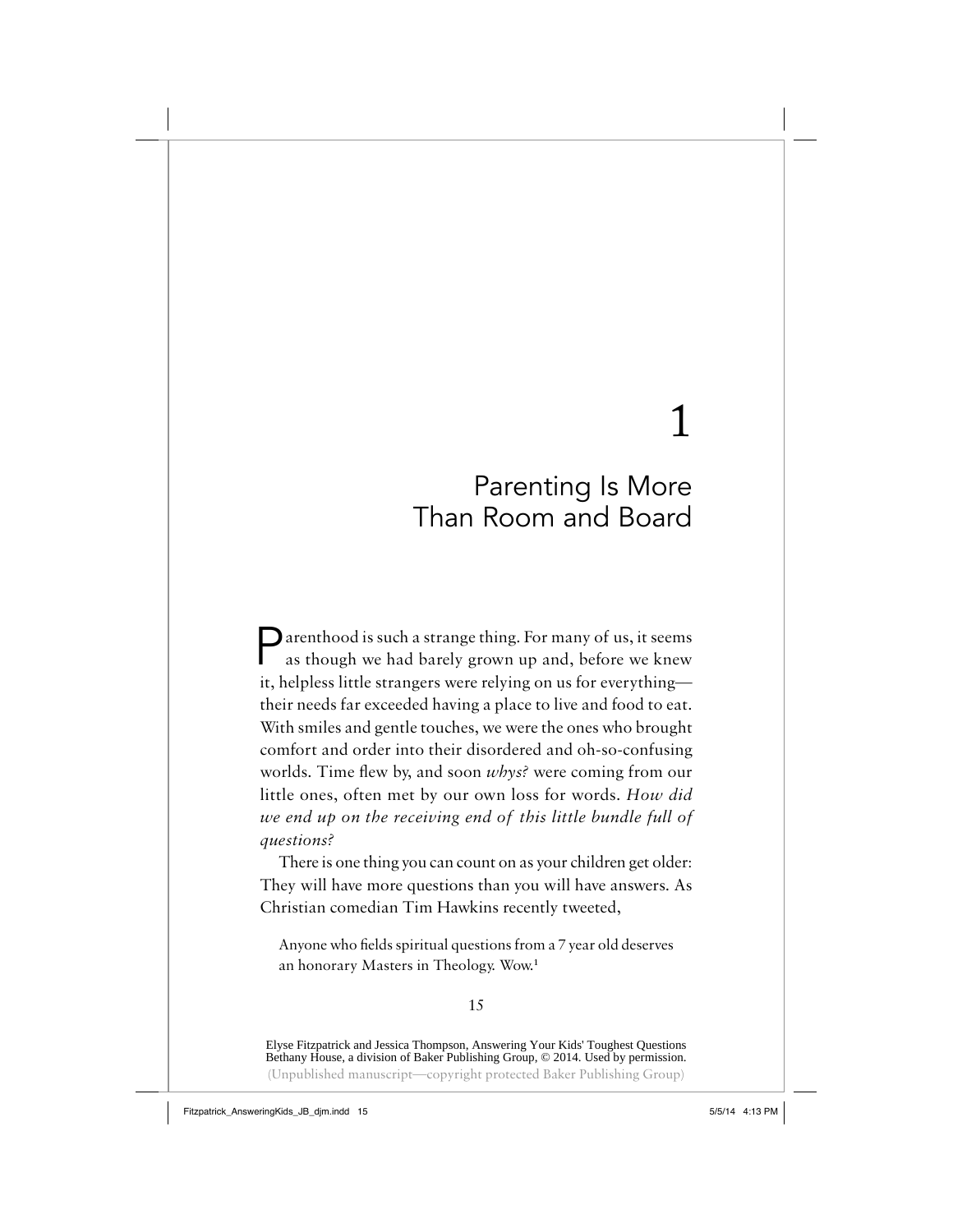How will you answer little Janie when she asks a difficult question? Are you like us, wondering all the time what you're supposed to say? *I'm the parent*, you think. *Aren't I supposed to have the answers?* And then, because you are a Christian, the problem is compounded: *Shouldn't my answers reflect a mature and consistent faith?*

We all know what it feels like to be asked questions we don't know how to answer. Sometimes we try to deflect:

 Janie: Mom, what's a homosexual? Mom: Look, dear, a giraffe.

Other times we make futile efforts to ignore:

 Johnny: Daddy, why did Abraham have two wives? Dad: *[Haunting silence followed by faking a call on his cell phone.]*

At still other times, we respond by blustering and playing the you're-too-young-to-know-that card:

 Janie: Mom, why did God allow the devil to live? Mom: When you're old enough to go to bed without my yelling at you AND when you're old enough to get up in the morning without my having to blow an air horn in your ear AND when you can make your own breakfast AND clean up afterward without complaining, THEN I'll answer that question.

Yes, it seems that we all need master's degrees in theology, not to mention way more patience, wisdom, and insight than Solomon. But the truth is, most of us are still in theological kindergarten. And I'm right there with you.

The alternative many of us choose is the fake-it-till-you-makeit route. We pretend we have all the answers, thinking that if we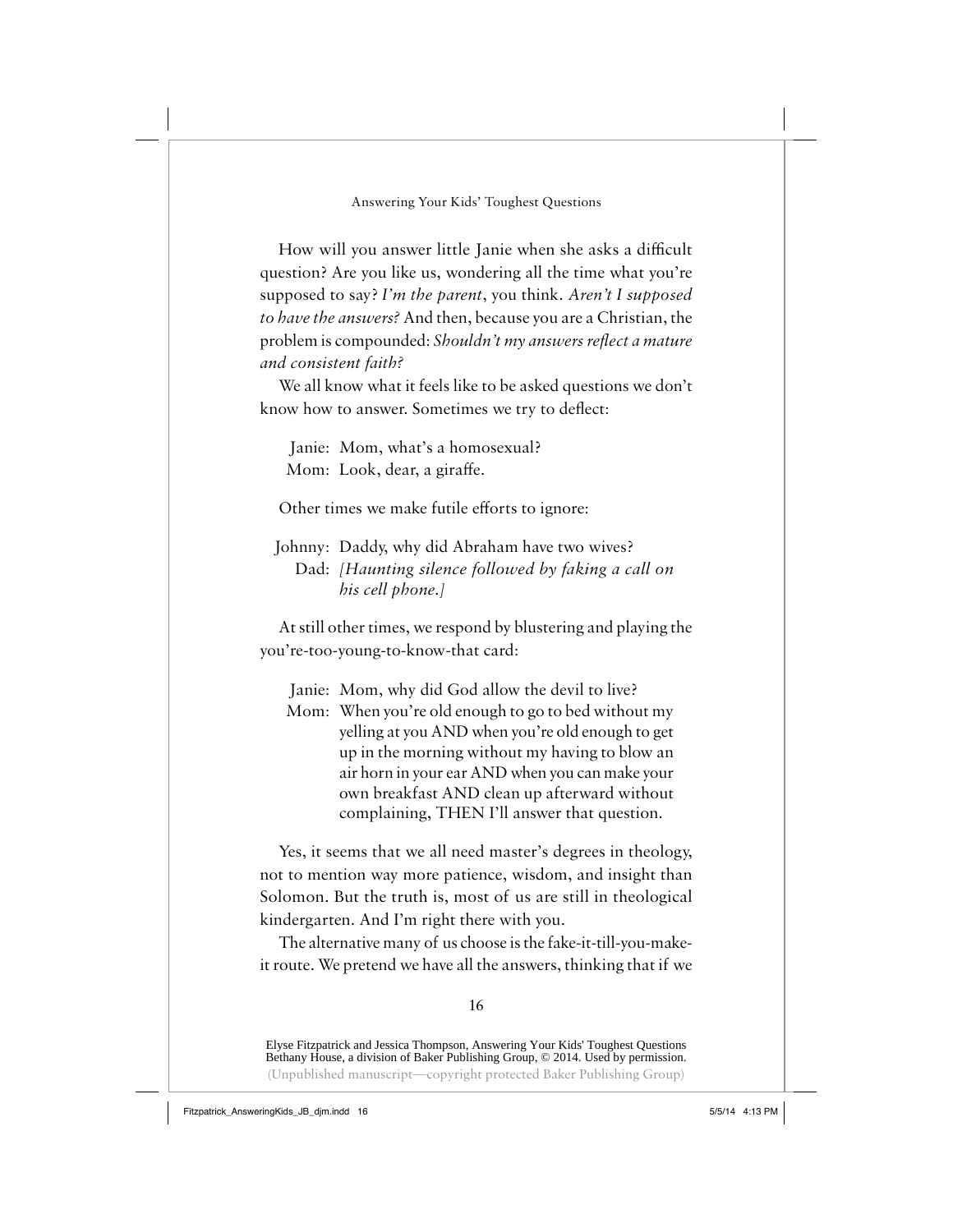can just be clever and use big words confidently enough, our children won't guess that we don't know what we're talking about. With just the right amount of smoke and precise placement of mirrors, we'll try to convince them that they should trust us and believe everything we say without question. And when the smoke starts to clear and the crack in the mirror shows up, we think that's the time to pump up the volume. After all, if we're really passionate and convincing in our arguments, our children will find it easy to believe us. There's one problem, though: Most children, like adults, have an innate capacity to see through smoke and mirrors.

# We Do Not Have All the Answers . . . and That's Okay

Let's get real. The truth is, no matter how much we pray or study, none of us, not even those of us with real theological degrees, have all the answers. We all struggle with what's known as the noetic effect of sin, which means our ability to know and understand truth is broken, in the same way our bodies are broken. Our thought processes have been affected by sin, too. We simply can't understand deep truth.

But that's not our only problem. We have our own doubts and fears. When we hear about the failure of a friend's marriage or read about a tsunami somewhere in the world, we can wonder if there really is a God who is overseeing this mess—and if he is there, why isn't he doing something about it? We scratch our heads and wonder *why?* just like our children do.

We try to make sense of the Bible, but then we come across stories that are out-and-out strange, or thorny topics that are difficult to understand even as an adult with a well-defined worldview. We try to trust the character of God and what he says about the world around us, but at times it seems to conflict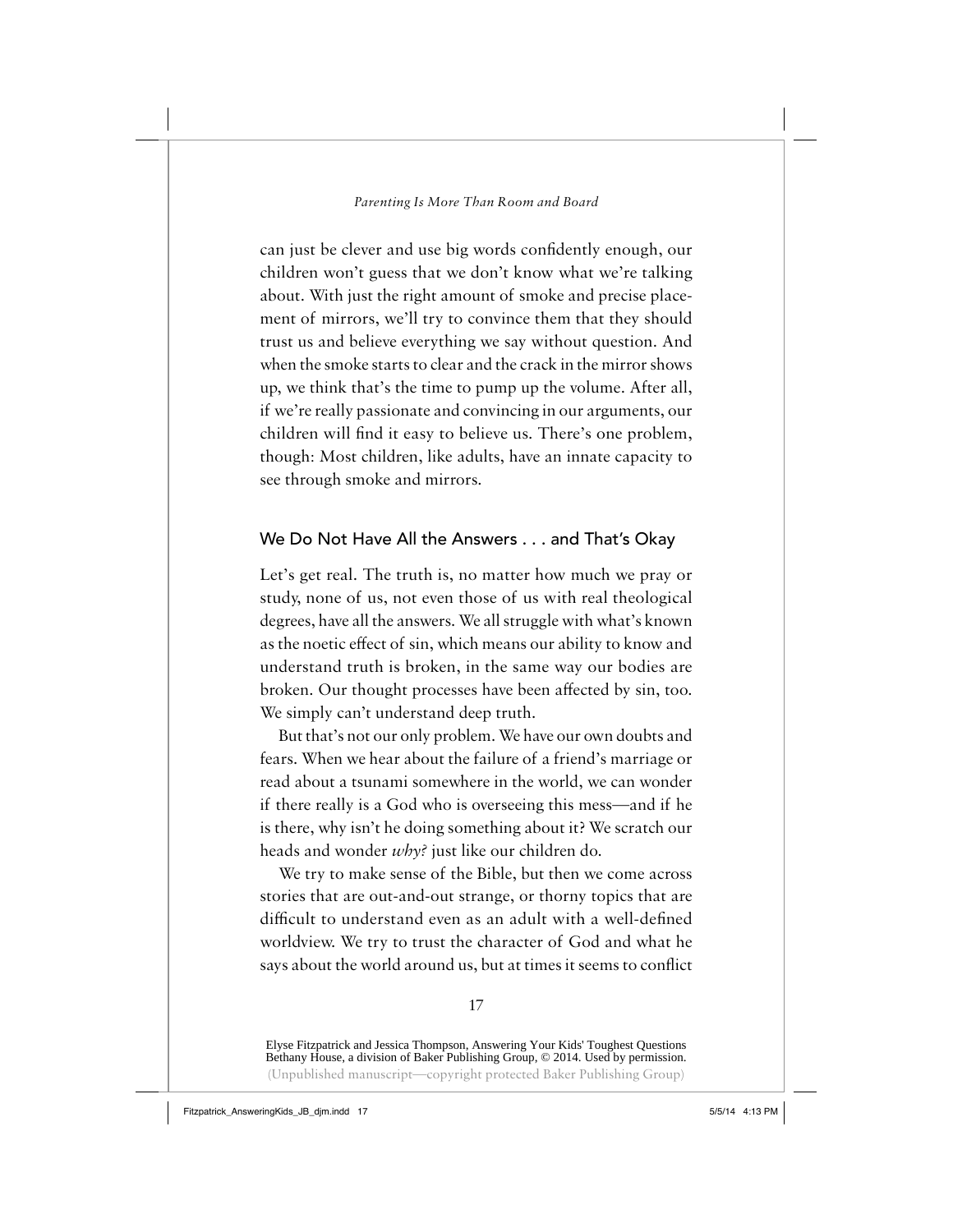with what we see on the news, in our neighbors' lives, or even in our own hearts. It's so easy to wonder if our lack of faith or confidence about certain biblical matters will harm our children.

It might be hard to believe, but all of this is okay. Quite simply, we are called to walk by faith, not by sight (2 Corinthians 5:7). Yes, it can be disheartening and even frightening when we don't have the answers or the words to explain the truth we know. But as David expressed, God can be trusted:

When I am afraid, I put my trust in you. In God, whose word I praise, in God I trust; I shall not be afraid.

Psalm 56:3–4

In the past, when my kids asked me questions I couldn't answer, my fear was based on a wrong assumption—that their understanding of God and even their ultimate salvation depended upon my ability to make sense of all the brokenness in the world. I'm thankful that now I truly understand that as good as it is to have answers and to seek to be prepared to speak to my children about my beliefs, their ultimate salvation isn't up to me.

No, the salvation of souls depends on the Lord alone (Psalm 3:8; Jonah 2:9; John 1:12). Our children's salvation is not dependent on the strength of our faith or the shrewdness of our answers. Of course, we are called to bring our children up in the "discipline and instruction of the Lord" (Ephesians 6:4), but our response to this command may or may not be determinative in our children's salvation. Think of it: None of the Gentile believers who came to faith in the early years of the church had been raised in the discipline and instruction of the Lord. They had been raised in Greek philosophy. In fact, even the Jewish Christians, who had been raised in the law of Moses, had to be saved by a sovereign act of the Holy Spirit in their hearts . . .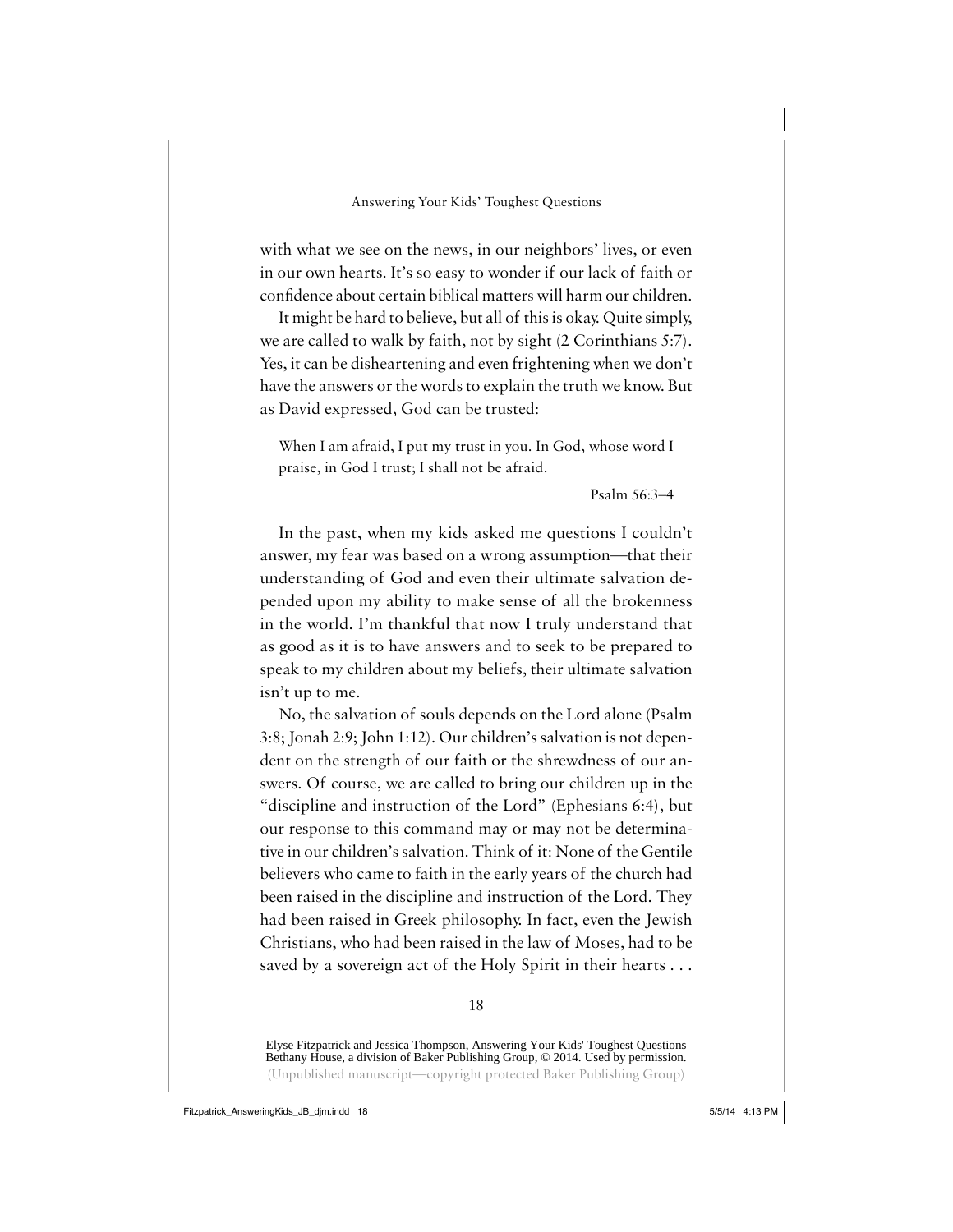just like us. Yes, we are to have answers, but no (thankfully!), our answers will not save our children.

We are commanded to train our children—to teach them how to understand and apply truth, even if they resist it (Proverbs 22:6; Deuteronomy 6:7). My parents worked hard to help my brothers and me learn to discern truth from error. For instance, when I was about fifteen, I remember coming home from a movie and finding my mother waiting for me. I admit I was annoyed because I knew what was coming. She was going to challenge me to think about what I had seen and whether the message of the movie was true or false. I remember sitting with her and whining, "It was just a movie, Mom! Do you have to analyze *everything*?" But now I find myself asking my children about movies they see and trying to help them think about truth and error. I want to guide them, to help them discern the difference between what's real and fake. I want them to know that there is only one basis for truth—one rule by which all of life is to be judged. God has given us the Bible, our standard to judge all of life by. And every movie, every conversation, every book, every thought is to be brought into line with what God has told us about the world he created. I want my children to have these answers, whether they are the answers they want or not, whether they make perfect sense to them, or whether they seem strange and completely antithetical to everything they hear from their friends.

## There Is True Truth

I want my children to know that truth is outside of them; it doesn't originate with them. It is not subjective or based on thoughts or feelings. There actually is what evangelical Christian theologian Francis Schaeffer used to call "true truth," a truth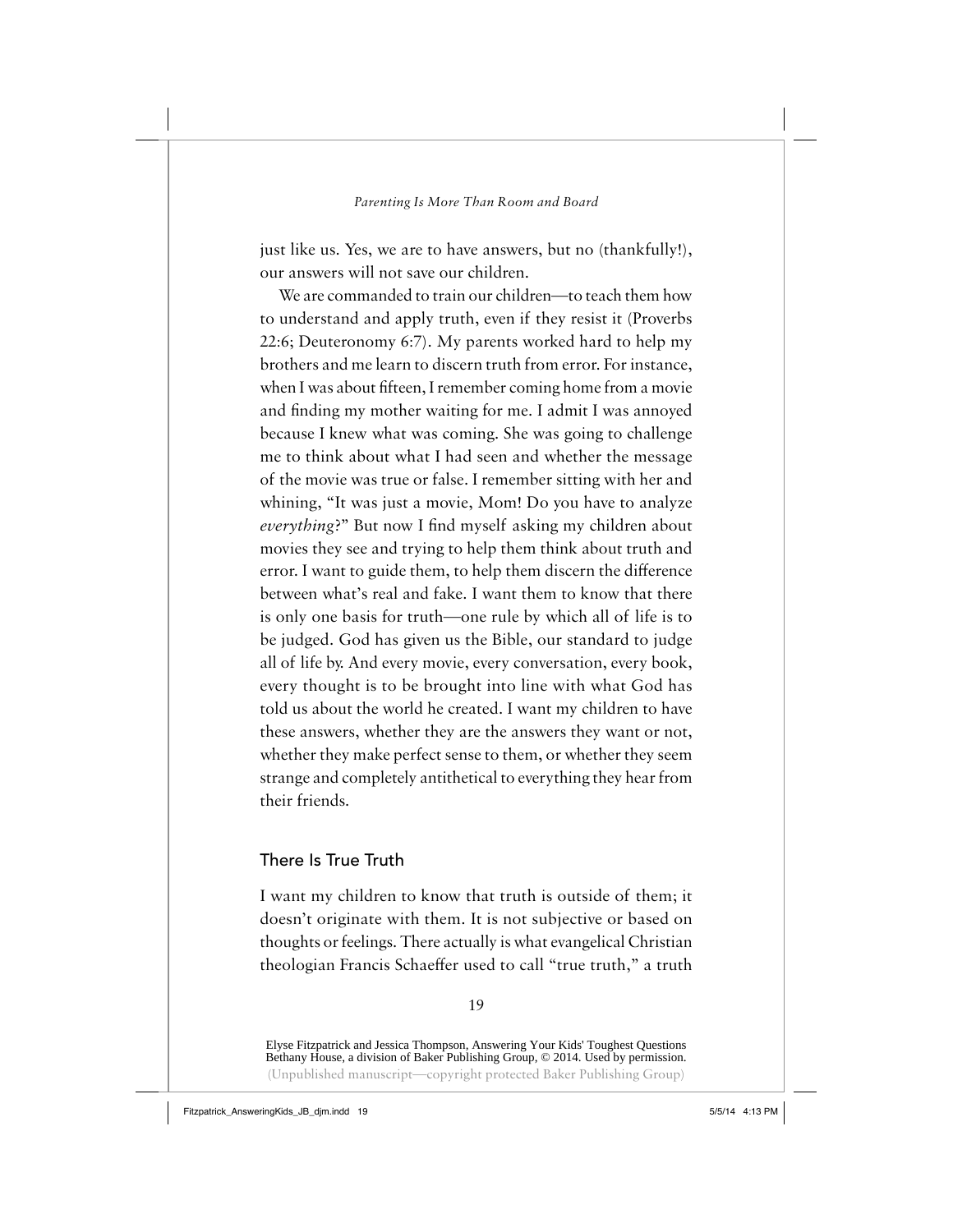that transcends what our feelings or our culture or environment tells us is right and wrong, true or false. We live in a world that has been built upon the lie that there is no such thing as objective truth, that what is true for one person may not be true for everyone else. Of course, that statement—there is no truth to be known—is, in itself, a truth statement. And it is false.

Into this subjective world of ever-altering "truths," the Bible stands as a fortress of infallible, unchanging truth. And it is more than a rulebook, more than a list of do's and don'ts. The Bible is God's love letter to his children through which we learn how to interpret and interact with the world around us, and through which we find salvation.

You have been born again, not of perishable seed but of imperishable, through the living and abiding word of God; for "all flesh is like grass and all its glory like the flower of grass. The grass withers, and the flower falls, but the word of the Lord remains forever." And this word is the good news that was preached to you.

1 Peter 1:23–25

Yes, we look to the Bible as the guide we need. We seek to understand its meaning, and then we stand in faith that God's Word is true truth. We strive to teach our children to know what it says and teach them all about the good news of the Rescuer who calls himself the truth (John 14:6), and then we rest and pray and wait for that good, "imperishable" seed to take root and grow.

## This Truth Will Set You Free

John 6:63 offers so much freedom: "It is the Spirit who gives life." Knowing it is the Holy Spirit's work (not ours) to regenerate

#### 20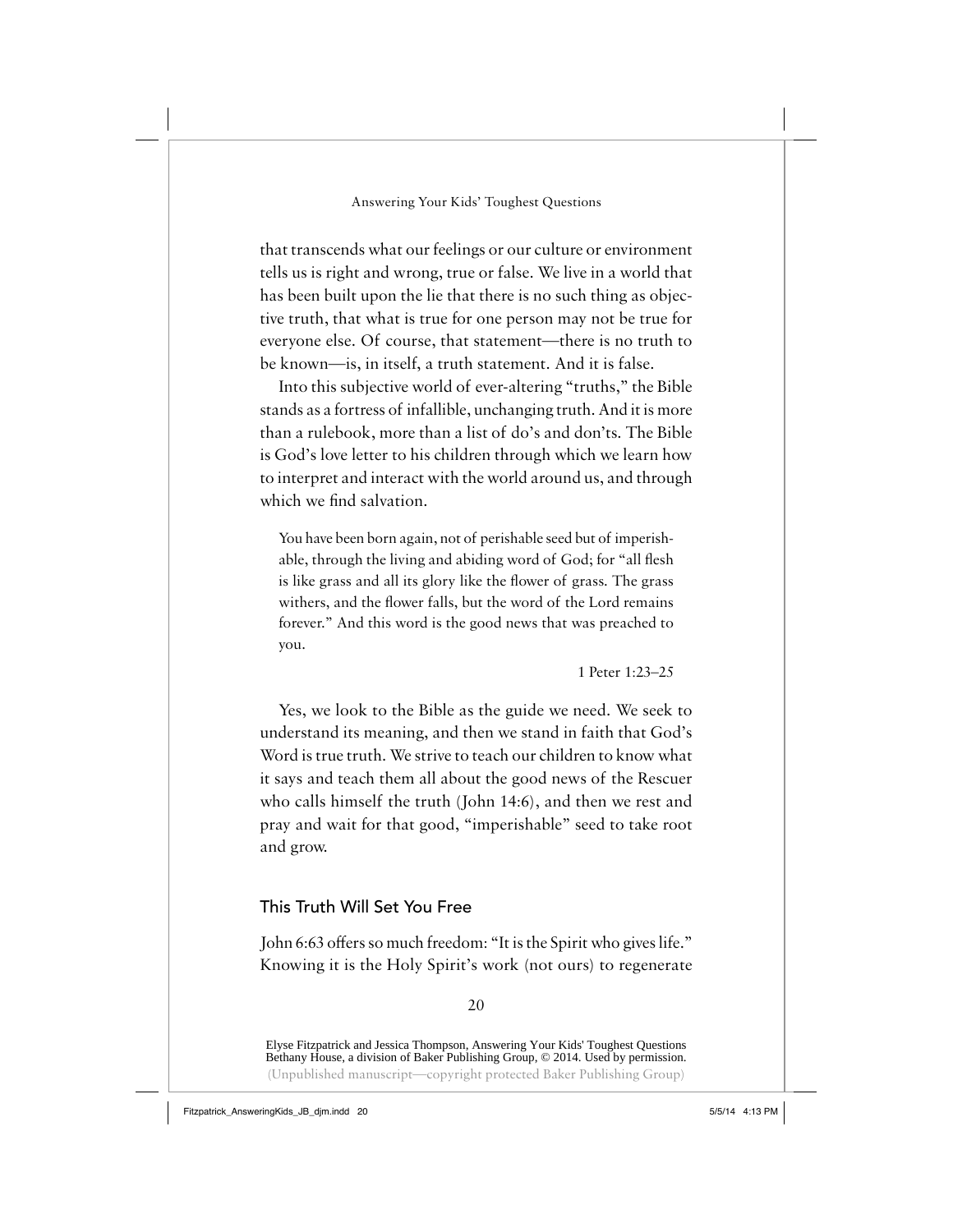hearts frees us to pray that he would work powerfully through both our weaknesses and our strengths. We can seek God for our children, both in extended times of prayer and also in little whispers within our hearts when we sense an opportunity for conversation.

Knowing that salvation is God's work alone should also free us from fear. We no longer have to fear that everything is riding on what we say—that we might miss that "one" opportunity to speak into our children's lives and have their eternal salvation forfeited. Instead, we should feel the freedom to tell them, "I'm not sure . . . let me pray (or think or do some research) on that, and I'll get back to you."

Not being willing to admit that we do not have all the answers actually demonstrates a pride that will get between us and our children. Pretending to be all-knowing makes us seem unapproachable and hypocritical. And while that may cut down on the number of questions we will have to answer, it certainly won't build a relationship. Freedom from fear means we can admit we were wrong, we didn't understand an issue, or we answered in haste.

Freed from fear, we won't need to try to avoid our children's questions. And because we are commanded to speak the truth in love (Ephesians 4:15), we should be asking the Lord for grace and wisdom when we answer. We need wisdom to know how to speak to them in age-appropriate ways. We also need to know them well enough that we are aware of their emotional and spiritual states.

## The Rocky Road Ahead

Our children will have questions about what they hear in church or read in the Bible. They will want to know about sin, death,

## 21